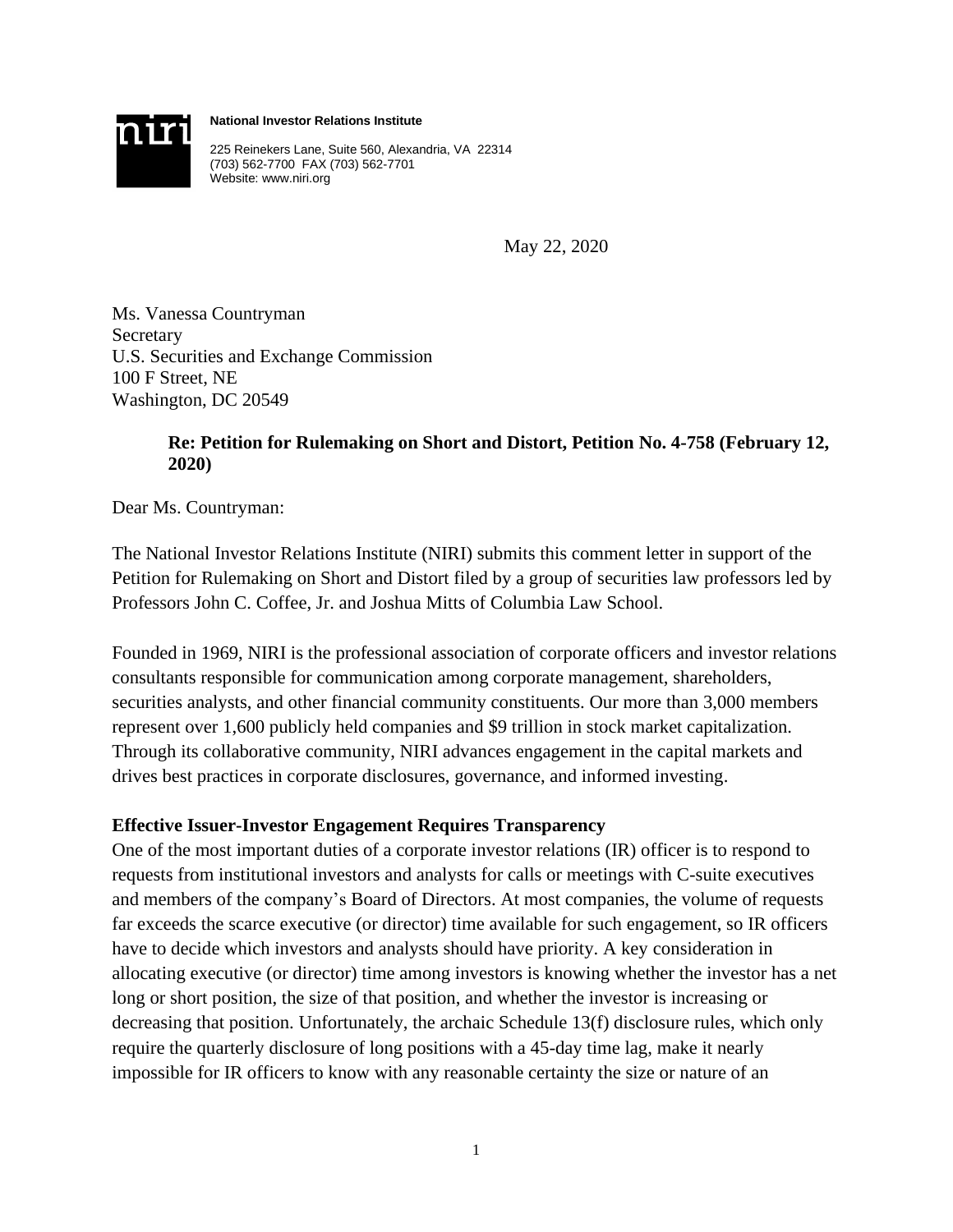investor's position, as much of the 13(f) information provided by investors is out of date by the time it is filed and includes no details about short positions. 1

Contrary to some investors' perceptions, many companies are willing to engage with short sellers and answer their questions, but IR teams should be able to learn if whether an investor has a net short position (and the approximate size of that position) before deciding to accept a meeting request and preparing their CEO for such a meeting.

NIRI was pleased to read the law professors' rulemaking petition, as NIRI has long advocated for improving transparency around short positions. In October 2015, NIRI joined with the NYSE Group in filing a rulemaking petition that urged the Commission to implement Section 929X of the Dodd-Frank Wall Street Reform and Consumer Protection Act and develop a public disclosure regime for short positions on all Section 13(f) filers.<sup>2</sup> Nasdaq filed a similar petition in December 2015.<sup>3</sup> In response, more than 15 issuers (including both large-cap and small-cap companies), several Congressional lawmakers, and the Biotechnology Innovation Organization (BIO) all wrote comment letters in support of improved disclosure. 4

Since the 2015 rulemaking petitions were filed, there has been growing support within the U.S. capital markets for greater transparency around short positions. In both 2016 and 2017, the

<sup>&</sup>lt;sup>1</sup> Regrettably, IR officers cannot simply accept investors' ownership representations at face value. In an August 2016 survey of NIRI members, 45 percent said they definitely had experiences with investors who misrepresented their positions to obtain meetings with C-suite executives, while another 31 percent said they suspected that had happened.

<sup>&</sup>lt;sup>2</sup> See NYSE Group and NIRI, Petition for Rulemaking Pursuant to Sections 10 and 13(f) of the Securities Exchange Act of 1934, Petition No. 4-689, October 7, 2015, available at[: https://www.sec.gov/rules/petitions/2015/petn4-](https://www.sec.gov/rules/petitions/2015/petn4-689.pdf) [689.pdf.](https://www.sec.gov/rules/petitions/2015/petn4-689.pdf) NIRI, along the NYSE Group and the Society for Corporate Governance, filed a rulemaking petition in 2013 requesting the modernization of the 13(f) long-position disclosure rules. See Request for Rulemaking Concerning Amendment of Beneficial Ownership Reporting Rules Under Section 13(f) of the Securities Exchange Act of 1934 in Order to Shorten the Reporting Deadline under Paragraph (a)(1) of Rule 13f-1, Petition No. 4-659, February 4, 2013, available at[: https://www.sec.gov/rules/petitions/2013/petn4-659.pdf.](https://www.sec.gov/rules/petitions/2013/petn4-659.pdf) 

<sup>&</sup>lt;sup>3</sup> See Nasdaq, Petition for Rulemaking to Require Disclosure of Short Positions in Parity with Required Disclosure of Long Positions, Petition No. 4-691, December 7, 2015, available at [https://www.sec.gov/rules/petitions/2015/petn4-691.pdf.](https://www.sec.gov/rules/petitions/2015/petn4-691.pdf)

<sup>4</sup> In a 2019 commentary for *Pensions & Investments*, executives from Nasdaq and BIO explained why better disclosure is needed: "[W]hen unscrupulous short sellers make false claims about biotech firms in order to profit financially, they divert investment from potentially life-saving research and development and unfairly harm the investors who make that research possible. The fact that these trading strategies take place in the dark erodes investor confidence in the fairness and integrity of our capital markets. Market participants deserve to know if someone making negative claims about a company has a large short position against the company. That critical information gives other investors the ability to evaluate the validity of claims being made as is required when entities take a significant long position." See Jim Greenwood and Nelson Griggs, *Pensions & Investments*, "Commentary: Shining a light on shorts will improve market integrity, investor protection," May 30, 2019, available at: [https://www.pionline.com/article/20190530/ONLINE/190539989/commentary-shining-a-light-on-shorts-will](https://www.pionline.com/article/20190530/ONLINE/190539989/commentary-shining-a-light-on-shorts-will-improve-market-integrity-investor-protection)[improve-market-integrity-investor-protection.](https://www.pionline.com/article/20190530/ONLINE/190539989/commentary-shining-a-light-on-shorts-will-improve-market-integrity-investor-protection)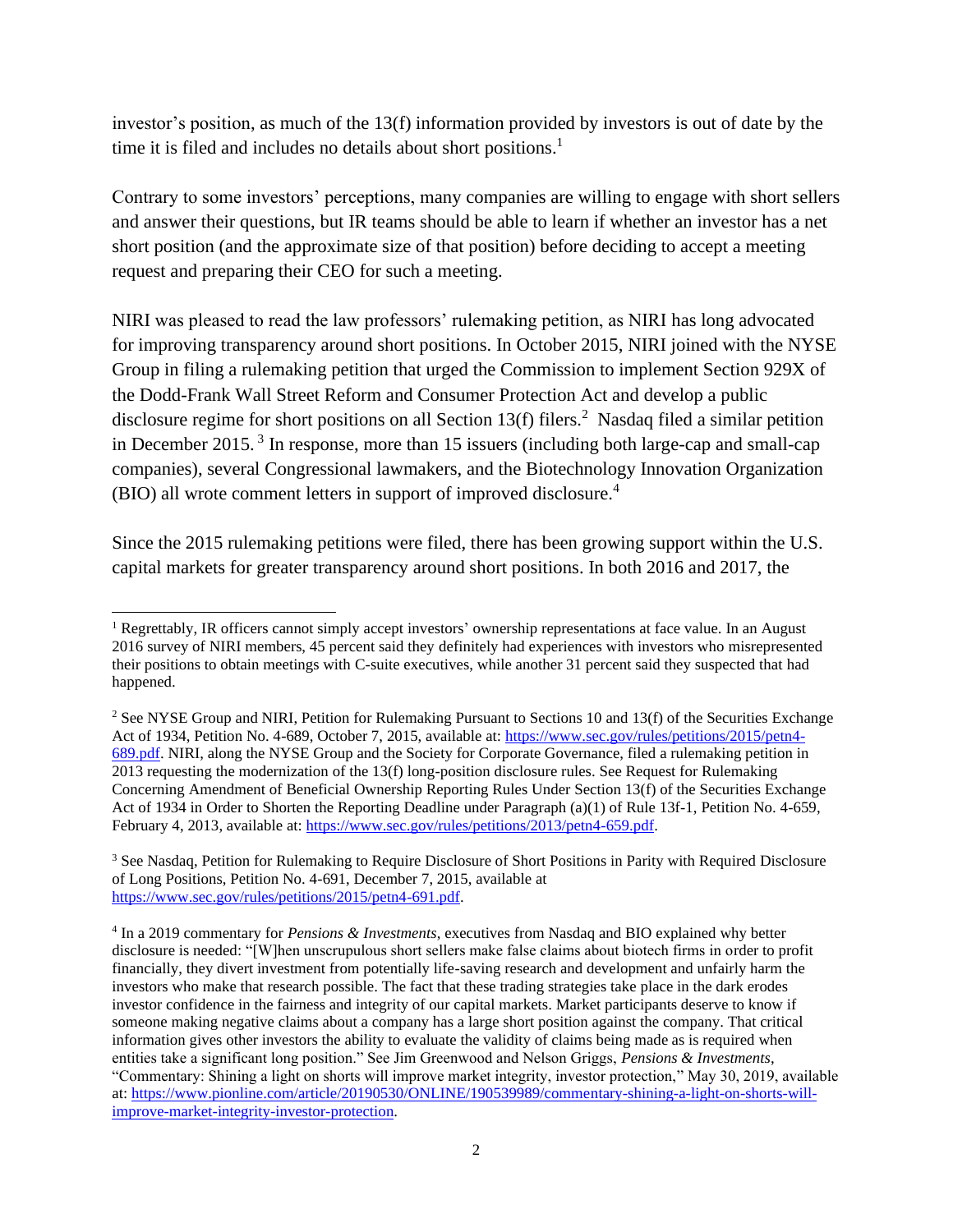SEC's Government Business Forum on Small Business Capital Formation recommended the agency adopt a short-position disclosure mandate. Nasdaq's 2017 "The Promise of Market Reform" report also strongly endorsed short-position reporting. In April 2018, a broad coalition of eight business organizations, including the U.S. Chamber of Commerce, Sifma, and TechNet, included short-position disclosure among its recommendations to improve the climate for IPOs and public companies.<sup>5</sup>

In addition, NIRI representatives have voiced concerns about how issuers have been victimized by short-selling abuses during NIRI's yearly meetings with Commission staff, including as recently as September 2019. Notwithstanding these concerns and the Section 929X mandate, the Commission staff advised NIRI that short-position disclosure was not a current rulemaking priority.

# **Deterring "Short and Distort" Abuses**

In their petition for rulemaking, the law professors raised many valid concerns about "short and distort" tactics and the impact of "negative" activists on companies and their investors. It's appalling that a market participant can open a large short position against a company's shares and then pay a confederate to go on Twitter (or a financial news program) and make misleading statements about the company's prospects and watch its stock price plunge – all without disclosing the opening (and subsequent closing) of that short position.<sup>6</sup> As the law professors point out, this is not an isolated occurrence: between 2010 and 2017, there were 1,720 pseudonymous attacks on mid- and large-cap companies that resulted in over \$20.1 billion in mispricing.<sup>7</sup>

NIRI concurs with the professors' recommendations that the Commission should:

• Impose a duty to update promptly a voluntary short position disclosure which no longer reflects current holdings or trading intentions.

<sup>5</sup> See U.S. Chamber of Commerce, "Expanding the On-Ramp: Recommendations to Help More Companies Go and Stay Public," Spring 2018, pp. 22-23, available at: [https://www.uschamber.com/sites/default/files/ipo\\_report\\_expanding\\_the\\_on-ramp.pdf](https://www.uschamber.com/sites/default/files/ipo_report_expanding_the_on-ramp.pdf)

<sup>6</sup> NIRI was pleased to hear Chairman Jay Clayton voice support for improving ownership transparency. During a CNBC interview on April 7, 2020, Clayton said: "On investors, and I'll just speak generally, we want market commentary out there. Information is good. But when somebody has a position and they're talking in particular about a particular company, we believe it's appropriate for them to disclose that position. If it's a short position and they're saying that that company is, you know, challenged, tell people you have a short position. If it's a long position and you think a particular company is going to do well, tell people you have a long position." CNBC Transcript, SEC Chairman Jay Clayton Speaks with CNBC's Andrew Ross Sorkin on "Squawk Box" Today, April 7, 2020, available at: [https://www.cnbc.com/2020/04/07/cnbc-transcript-sec-chairman-jay-clayton-speaks-with](https://www.cnbc.com/2020/04/07/cnbc-transcript-sec-chairman-jay-clayton-speaks-with-cnbcs-andrew-ross-sorkin-on-squawk-box-today.html)[cnbcs-andrew-ross-sorkin-on-squawk-box-today.html.](https://www.cnbc.com/2020/04/07/cnbc-transcript-sec-chairman-jay-clayton-speaks-with-cnbcs-andrew-ross-sorkin-on-squawk-box-today.html)

<sup>7</sup> See Petition for Rulemaking on Short and Distort, Petition No. 4-758, p. 2.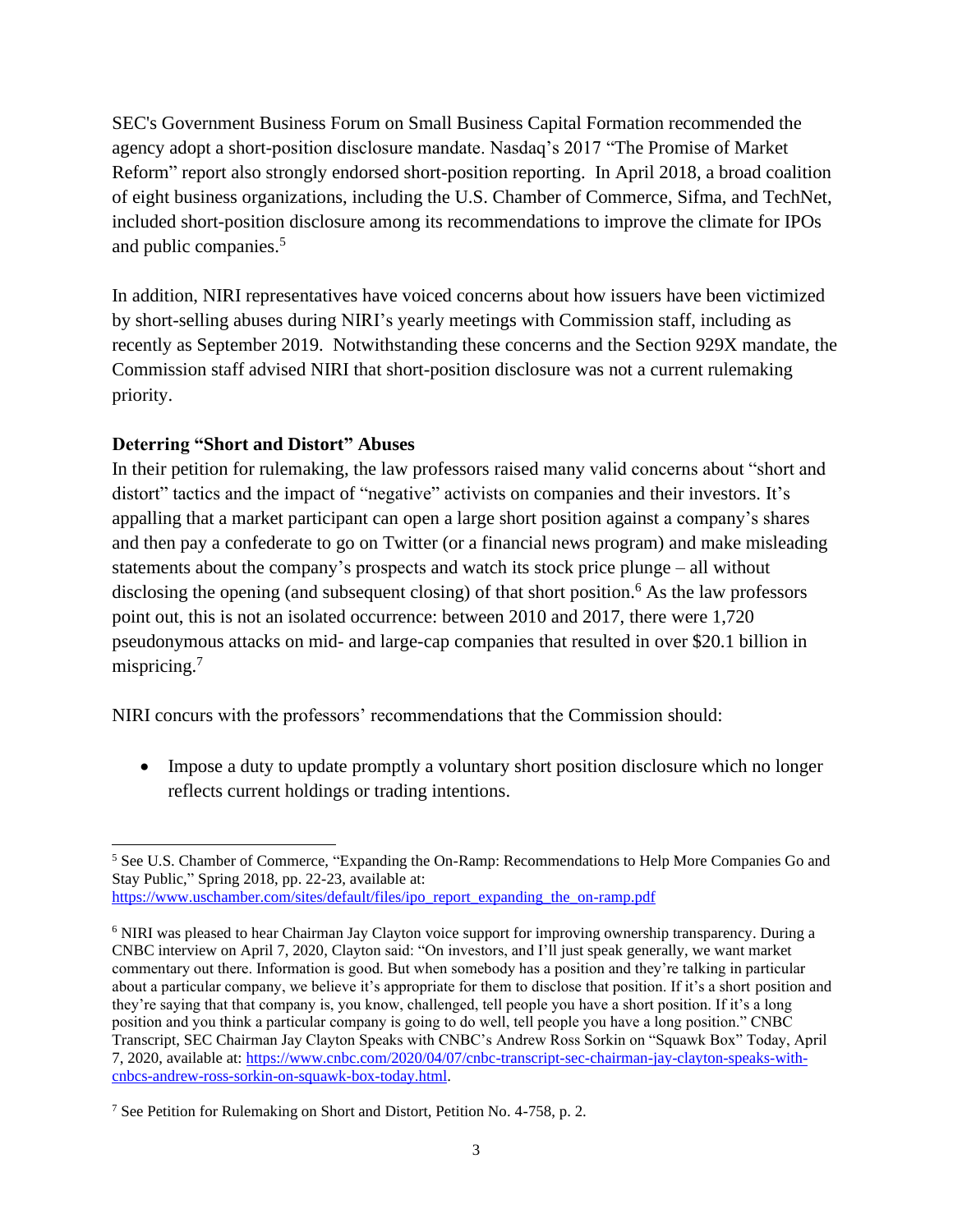• Clarify that rapidly closing a short position after publishing (or commissioning) a report, without having specifically disclosed an intent to do so, can constitute fraudulent scalping in violation of Rule 10b-5.

In addition, NIRI believes that the Commission should go further and mandate regular disclosure of all short positions held by 13(f) institutions, even in those cases where an investor does not make a public statement, given the difficulty in tracking whether an investor secretly arranged for a confederate to spread false information on Twitter or another online forum about a company. A market-wide short-position disclosure rule would make it easier for the SEC's Enforcement Division to ferret out wrongdoing, while providing useful disclosure to other investors and public companies.

# **Short Selling Amid the Global Pandemic**

The need for greater transparency around short positions has only increased since the global COVID-19 pandemic rattled U.S. and overseas markets this spring. <sup>8</sup> Many U.S. companies experienced significant volatility (often exceeding 5 percent price swings in a trading day) in their shares along with a spike in short selling in March and early April. These unusual market dynamics, along with the uncertainty posed by the pandemic, contributed to a surge of inquiries from investors and analysts to IR officers seeking information about their company's cash flow and ability to continue operations. In a survey of NIRI's corporate IR and counselor members conducted in April 2020, 53 percent of respondents reported an increase in investor/analyst requests for calls/meetings with C-suite executives, as compared with the same period in 2019. In addition, nearly 45 percent of respondents said they had noticed an increase in short-sale activity in their company's stock (or believed that was happening) since the start of the pandemic.

Given the more than 1.5 million coronavirus cases in the United States, NIRI believes that it is highly likely that some companies and retail investors will be victimized by short sellers who spread false rumors about the health of an issuer's executive team, a company's ability to continue operations, or an imminent bankruptcy filing. If short sellers were required to disclose their positions every month, as envisioned by Section 929X of Dodd Frank, (or had to promptly disclose large positions that exceed 0.1 percent of a company's issued share capital, as required in Europe) that would help deter such manipulative conduct.

<sup>8</sup> At least six countries, including South Korea, France, Italy, Spain, Belgium, and Greece, were so concerned about the risks posed by short selling amid the pandemic that they imposed short-term bans on the practice. On March 16, 2020, the European Securities and Markets Authority (ESMA) tightened its disclosure rules. Under these temporary rules, investors that have a net short position of more than 0.1 percent of a company's issued share capital must promptly disclose their positions to their national securities regulator. See Theodore N. Mirvis, Adam O. Emmerich, and Sabastian V. Niles, Wachtell, Lipton, Rosen & Katz, *Harvard Law School Forum on Corporate Governance*, "Worldwide Regulatory Response to Short Selling Following COVID-19 Market Crisis," March 26, 2020, available at: [https://corpgov.law.harvard.edu/2020/03/26/worldwide-regulatory-response-to-short-selling-following-covid-19](https://corpgov.law.harvard.edu/2020/03/26/worldwide-regulatory-response-to-short-selling-following-covid-19-market-crisis/) [market-crisis/](https://corpgov.law.harvard.edu/2020/03/26/worldwide-regulatory-response-to-short-selling-following-covid-19-market-crisis/)